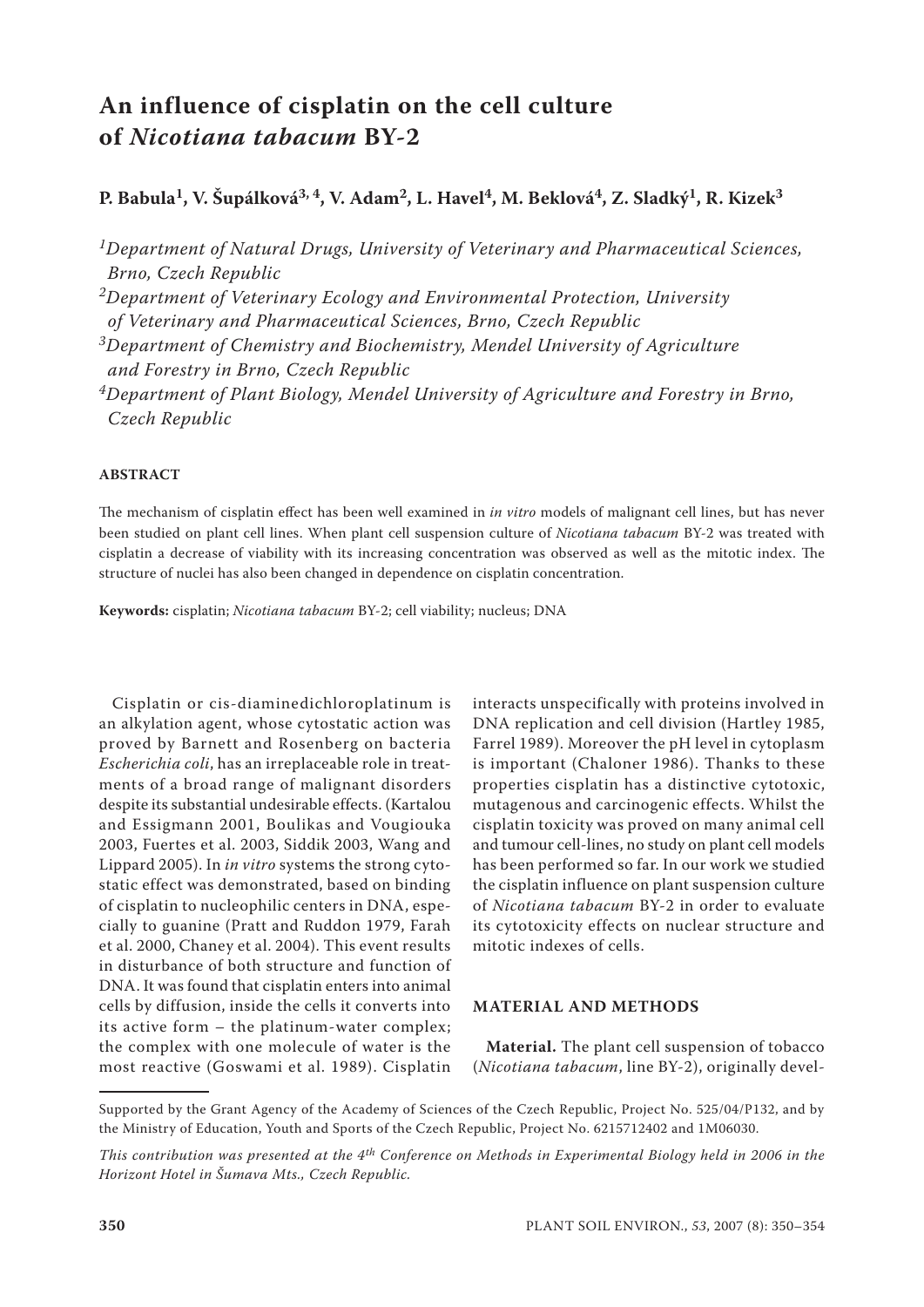oped by Nagata et al. (1992), was cultivated in the Murashige and Skoog medium (Murashige and Skoog 1962), modified by Nagata (Nagata et al. 1992). The cisplatin in the concentrations of 5, 10, 15, 20 and 25 mg/l was added to culture in exponential growth phase. Each concentration was cultivated in five series on a shaker (Kühner Shaker LT-W, Adolf Kühner AG, Switzerland) at 27 ± 1°C and 130 rpm in the dark in 250-ml Erlenmeyer flasks. The samples of the culture were collected in sterile conditions at time intervals of 1, 24, 48, 72, 96 and 120 h.

**Chemicals.** Cisplatin Ebewe (Ebewe Pharma, Unterach, Austria) was used; for epifluorescence microscopy the fluorescein diacetate (FDA, Sigma Aldrich Chem. Corp., USA) in the form of stock solution in anhydrous acetone, propidium iodide (PI, Sigma Aldrich Chem. Corp., USA) and Hoechst 33342 (Sigma Aldrich Chem. Corp., USA) were used as water stock solution. Other chemicals, such as piperazine-1,4-bis(2-ethanesulfonic acid) (PIPES), ethylene glycol-bis(2-aminoethylether)-N,N,N',N'-tetraacetic acid (EGTA) and MgCl<sub>2</sub>, were obtained from Sigma Aldrich Chem. Corp., USA. Cultivation media were purchased from Duchefa Biochemie BV (Haarlem, Netherlands).

**Viability test.** The sample of tobacco BY-2 cells was supplemented to the volume of 50 µl and incubated for 5 min at room temperature with FDA  $(2.4 \mu mol/l)$  and PI (30  $\mu mol/l$ ). The percentage of viable and dead cells was determined by counting using the fluorescent microscope (Olympus AX 70) equipped with broad spectrum UV excitation; from each series 5 random fields were evaluated in the microscope and the viability was determined.

**The determination of nuclear morphology and mitotic index.** For nucleus observation and mitotic index determination, the sample of tobacco cells (4 ml) was treated by adding 4 ml PEM-buffer (100mM PIPES, 10mM EGTA, 10mM  $MgCl<sub>2</sub>$ , pH 6.9) containing formaldehyde (4%, w/w). The sample of fixed cells (50 µl) was incubated for 5 min at room temperature with Hoechst 33342 (4 µmol/l). Nucleolar morphology and mitotic index was determined using the fluorescent microscope (Olympus AX 70) equipped with broad spectrum UV excitation. One thousand nuclei in each preparation were observed.

#### **RESULTS AND DISCUSSION**

To determine the cell viability, the fluorescent probe with fluorescein diacetate was used (Guilbault and Kramer 1964). FDA is enzymatic, degradated in living cells by action of plant esterases present in viable cells to green fluorescent fluorescein. Propidium iodide enters to dead cells as a consequence of the disturbance of cell membrane permeabilization and binds into nuclear DNA (Vitecek et al. 2004, Vitecek et al. 2005) (Figure 1). Whereas during the cultivation the viability of untreated tobacco BY-2 cells was well balanced (above 96%), with increasing cisplatin concentration in the cultivation medium the viability decreased gradually (Figure 2). This was noticeable especially after 72 and more hours of cultivation, where the percentage of viable cells was very low (about 5%); after 96 hours no viable cells were observed. The relative standard deviation (referred to as RSD) was smaller than 5%.



Figure 1. Changes of the BY-2 cells viability and morphology 48 h after cisplatin treatment in the concentration of 10 mg/l. BY-2 cells were stained with FDA and PI and observed using the epifluorescence microscopy. Green cells represent living cells, red cells are lifeless. Arrows show the typical features of programmed cell death – cytoplasm shrinkage and apoptotic-like bodies formation. Magnification is  $\times$  400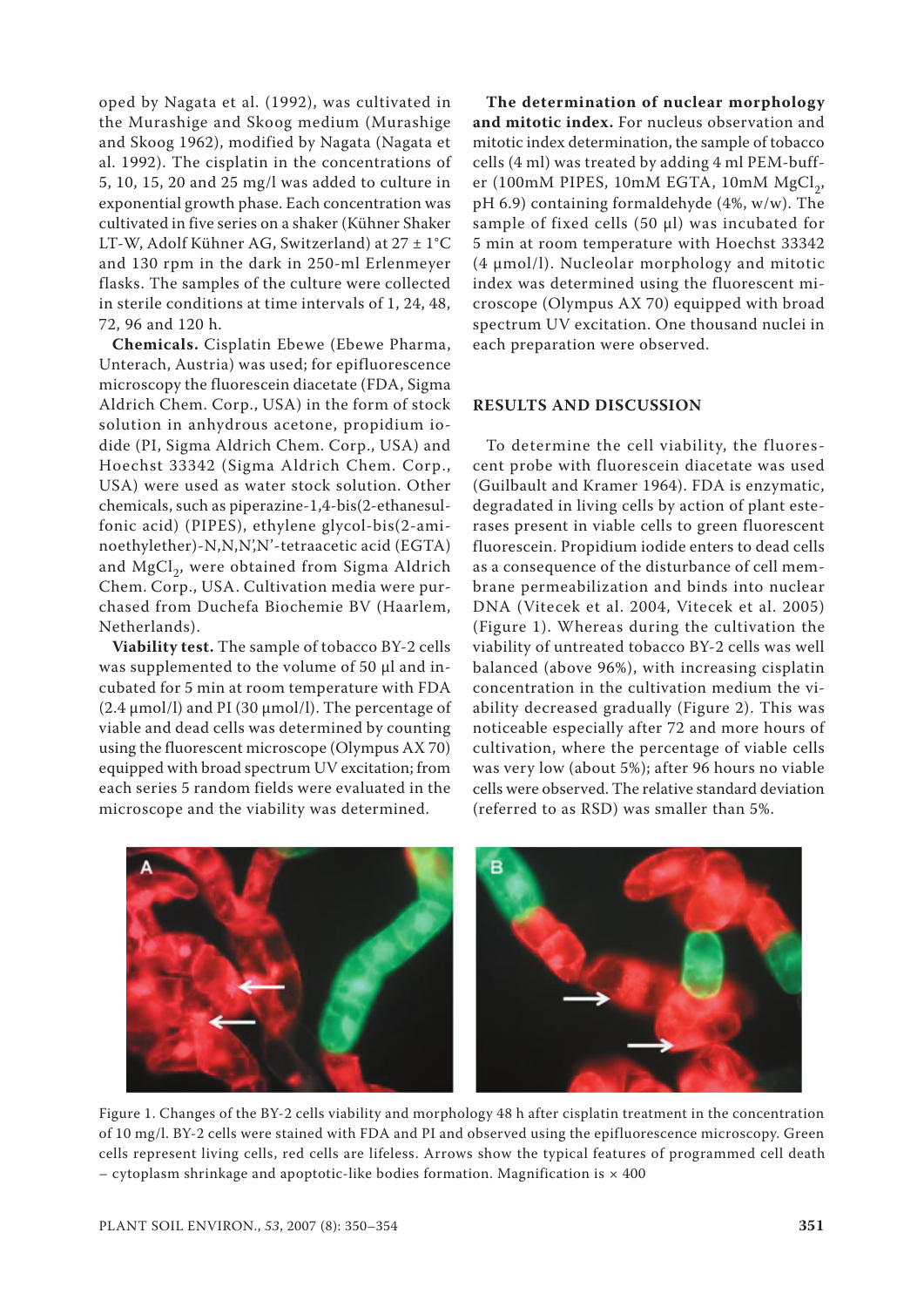

Figure 2. Morphological changes of tobacco nuclei after 48-hour treatment with cisplatin in the concentration of 10 mg/l. Tobacco cell suspension cultures were fixed and stained with Hoechst 33342 and observed with the epifluorescence microscopy. (A) Untreated tobacco cells. (B–F) Tobacco BY-2 cells treated with cisplatin. (B, C) High chromatin condensation at the periphery of nucleus and around nucleoli. (D) Cells showing apoptotic-like nuclei and details. (E, F) Arrows show the typical features. n – nucleus, ns – nucleolus. Magnification is  $\times$  400 (A, D) and  $\times$  1000 (B, C, E, F)

The viability of BY-2 tobacco cells was already decreased one hour after cisplatin treatment, mainly in the concentration of 20 and 25 mg/l. This observed effect cannot be taken into account in the interaction of cisplatin with DNA, but in its interaction with the reactive biomembrane components and groups of integral membrane proteins, which leads to structural disturbance, permeabilization and subversion of osmotic and ion system of the cell, which results in the cell death. The regression curve of the dependence of cells viability on cisplatin concentration was determined. As shown in Figure 3, the concentration of 15 mg/l for 96 h led to death of practically all BY-2 cells.

Thanks to staining with fluorescent probe Hoechst 33342 we could determine the nuclear morphology and mitotic index of single series of untreated and treated BY-2 cells with RSD less than 3%. The decrease of the mitotic index was very low after one hour after treatment in all concentrations;

this, together with the decrease of the viability, confirms the theory of permeabilization of BY-2 tobacco cell biomembranes (Figure 4).

In compliance with the comparison of the structures of nuclei (the structure with well visible nucleolus and fixed chromatin distribution) of untreated control cells and cells treated with low cisplatin concentrations, e.g. to 10 mg/l, we ascertained that the atypical mitosis with unpaired chromosomes can lead to micronuclei formation and the presence of apoptotic bodies with all signs of programmed cell death, such as cytoplasm shrinkage already after 48 h of cultivation (Figure 2). The detected changes give evidence of the ability of cisplatin to enter the cells through the cell barrier of cell wall (by the process of diffusion) at conserving the cell viability and the interaction with DNA inside the cells, which indicates the micronuclei formation.

The apoptotic bodies indicate the ability of cisplatin to start the processes leading to programmed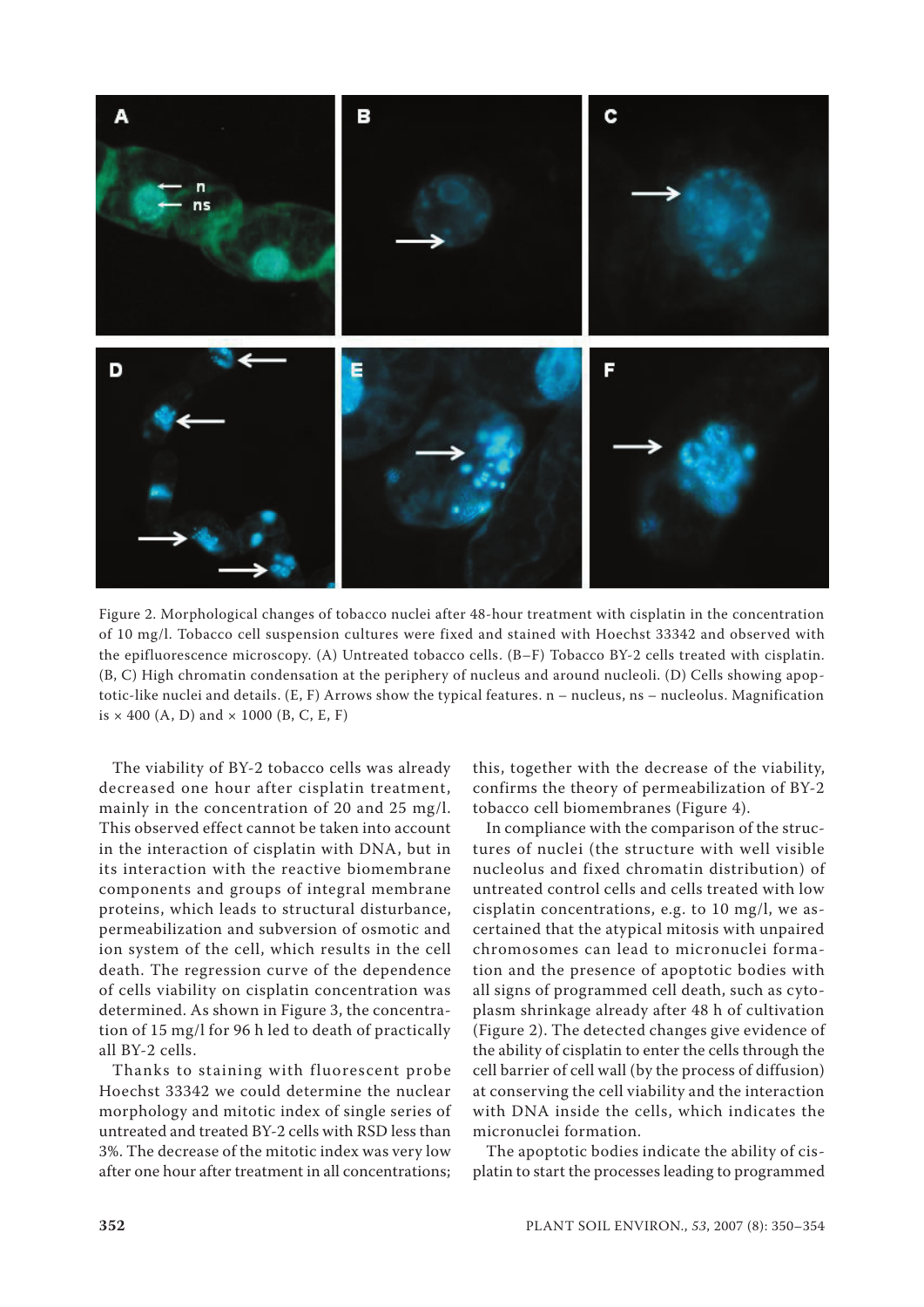

Figure 3. Cultivation time-response graph showing the dependence of various cisplatin concentration treatments on viability of BY-2 cells. Cells were harvested and stained with FDA and PI (A). Dose-response curve showing the effect of cisplatin on tobacco BY-2 cells viability. Cells were harvested 1 h (B) or 48 h (C) after the treatment, stained with FDA and PI and counted. Each point represents three independent experiments

cell death, same as in animal cells, as shown in the works of other authors. Especially at high cisplatin concentration in cultivation medium, significant

structural changes of nuclei and nucleoli were observed, namely the vacuolization of nuclei and changes in typical chromatin distribution.



Figure 4. Time-response curve showing the effect of cisplatin on mitotic index of BY-2 cells. Cells were harvested at various times (1, 24, 48, 72, 96 and 120 h) after treatment, stained with Hoechst 33342 and observed using the epifluorescence microscopy. Each point represents three independent experiments